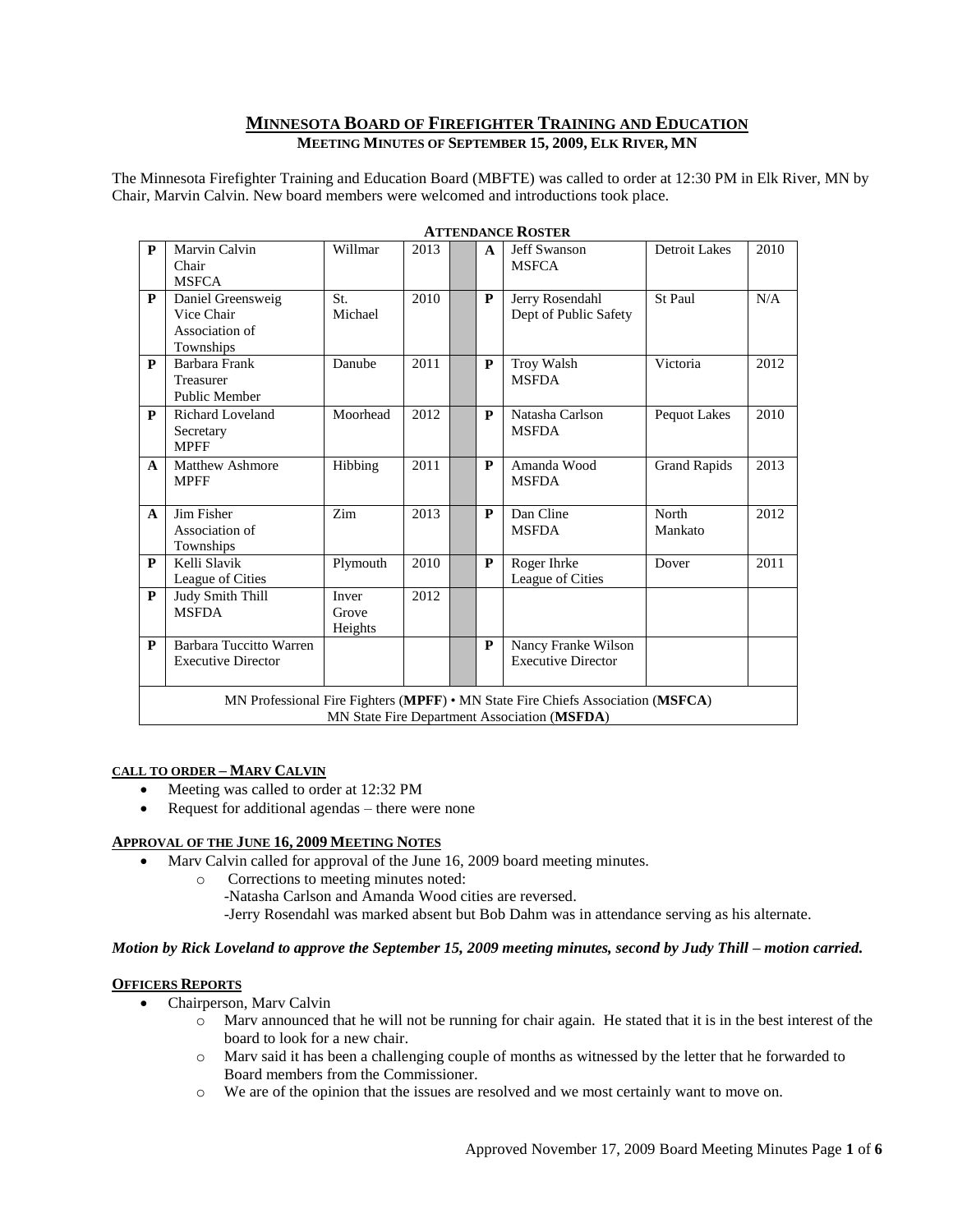- o Marv reinforced the importance of Board members keeping their respective organizations informed on board activities and the respective organizations need to communicate with you on what they need or have questions about.
- **Vice Chair, Dan Greensweig** No Report

# **Treasurer, Barbara Frank**

- o A budget summary was created to simplify the reporting of the financial statements.
	- o FY2009 budget in review:
		- -Total budget under by \$25,791.11
		- -Board under by \$10,319.38
		- -ED's contract under by \$15,431.73
	- o Barbara Frank reported on the status of the reimbursement budget.
		- -The unspent funds are due to reimbursements not yet completed or a few that will not be collecting funds for miscellaneous reasons.
	- o Jerry Rosendahl explained that the FY2009 carry-over funds flow into the FY 2010 budget but cannot be used.
	- o Barbara Tuccitto Warren will follow-up on the carry-over funds and will get back to the Board on the findings.

# *Motion by Rick Loveland to approve the FY2009 and FY2010 financial report, motion second by Kelli Slavik – motion carried.*

**Secretary, Rick Loveland** – No report

# **CORRESPONDENCE**

- **Letter from the Commissioner**
	- o Marv Calvin directed the Board to the Commissioner's letter in their packet. Marv, Dan Greensweig and Barbara Tuccitto Warren met with signers of the letter, Dan Winkel, MSFDA, Bob Brown, MSFCA and Jerry Rosendahl, representing the Commissioner's office. Not in attendance was Tom Thornberg, MPFF.
	- o A number of documents were prepared and distributed for the meeting, which are in the Board packets. Marv asked Board members to specifically look at the State Board Comparison Grid, which clearly delineates the expenses of the POST Board, the Private Detective Board and the EMSRB. This information demonstrates that the MBFTE's operating expenses are significantly less than the State Boards referred to in the Commissioner's letter.
	- o Barbara Tuccitto Warren noted that the information stated on the grid was taken from each agency profile taken from the MN Management and Budget websit[e http://www.mmb.state.mn.us.](http://www.mmb.state.mn.us/)

# **REPORTS**

# **Executive Directors Work Report Update**

- o Barbara Tuccitto Warren reviewed the highlights of the work plan. Many items on the work plan will be discussed throughout the agenda of the meeting.
- o An administrative assistant was hired through a temporary employment service.
- o The ED's are writing a standard operating procedure manual for office procedures and programs including; reimbursement and qualified instructors.
- o Jerry Rosendahl complimented the detailed Profit and Loss report that breaks down the ED's time and how it is spent. He felt that this was very helpful to see where we need more time or less time.
- **Executive Committee**
	- o Marv Calvin directed people to review the Executive Committee meeting minutes in their board packet. He called for questions, there were no questions.
- **Legislative Committee**
	- o Dan Greensweig reviewed the legislative work plan that was distributed.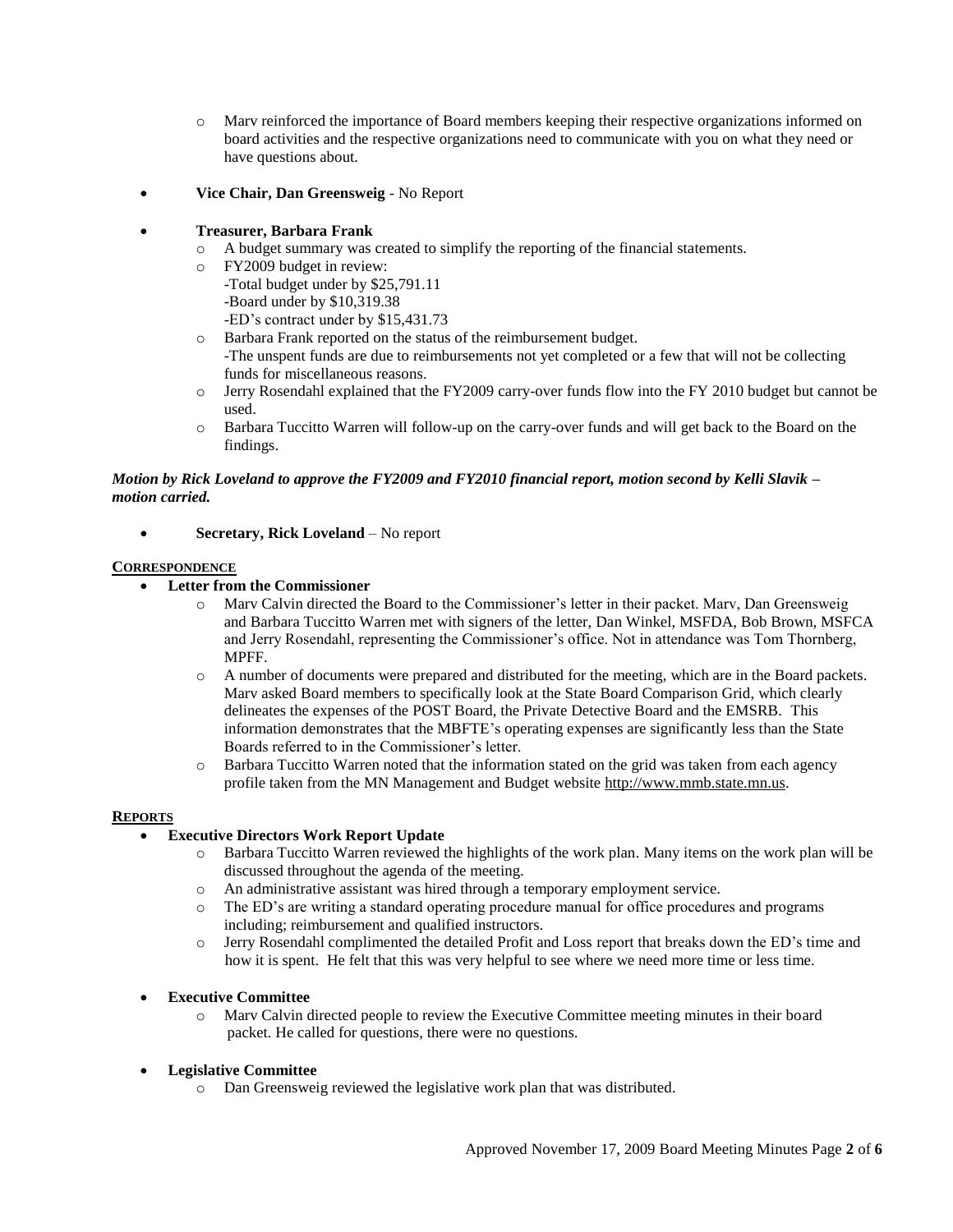- o Nancy Franke Wilson explained that ED's would like to meet with the MN Institute of Public Health (MIPH) on a possible collaboration for the I'll Walk Through Fire Campaign. MIPH is a nonprofit that could act as the fiscal agent and has the resources statewide to make the contacts that would be beneficial to the campaign.
- o Members agreed that the Executive Committee should work with the ED's on the plans to work with MIPH.
- **Training Committee**
	- $\circ$  Rick Loveland reported that the October  $7<sup>th</sup>$  meeting will be focused on the live burn RFP and will be held at the Pequot Lakes Fire Department.
	- o The November meeting will focus on instructor's qualifications, audits and reimbursements and will be held prior to the Board meeting in Elk River.
		- -A list of instructors is in the process of being established with the purpose of providing accessibility to the list with the capabilities to search for an instructor by course, name or geographical area.
		- -An email has been sent or a letter has been mailed to instructors with a supplement to complete on courses they are qualified to teach.
	- o Rick asked if we need a special meeting for reimbursement. That will be discussed under new business.
	- o There was much discussion about qualified instructors; what we plan to do to increase the and the development of an audit system. Changes must be made prior to the next RFR and the training committee will address those items in the upcoming months.

### **UNFINISHED BUSINESS**

# **Thomas Moore Foundation Funds**

Barbara Tuccitto Warren stated that the grant funds which the Board received several years ago from the Thomas Moore Foundation are to be used for grant writing. She has learned from DPS that the funds are in a separate account that is not part of the operating budget. The ED's would like to use the funds to write grants for MBFTE. A motion and resolution is needed to move forward.

### *Resolution 2009 – 09.1*

Resolution made to allow Tuccitto Warren Associates, LLC access to grant funds from the Thomas Moore Foundation for grant writing services not to exceed \$5,000.

## *Motion by Kelli Slavik and second by Dan Greensweig – motion carried*

| Member         | Aye | Nay | Abstain | Absent |
|----------------|-----|-----|---------|--------|
| Ashmore        |     |     |         | X      |
| Calvin         |     |     | X       |        |
| Carlson        | X   |     |         |        |
| Cline          | X   |     |         |        |
| Fisher         |     |     |         | X      |
| Frank          | X   |     |         |        |
| Greensweig     | X   |     |         |        |
| <b>Ihrke</b>   | X   |     |         |        |
| Loveland       | X   |     |         |        |
| Rosendahl/Dahm | X   |     |         |        |
| Slavik         | X   |     |         |        |
| Smith Thill    | X   |     |         |        |
| Swanson        |     |     |         | X      |
| Walsh          | X   |     |         |        |
| Wood           | X   |     |         |        |

Roll call vote dated this day the  $15<sup>th</sup>$  of September 2009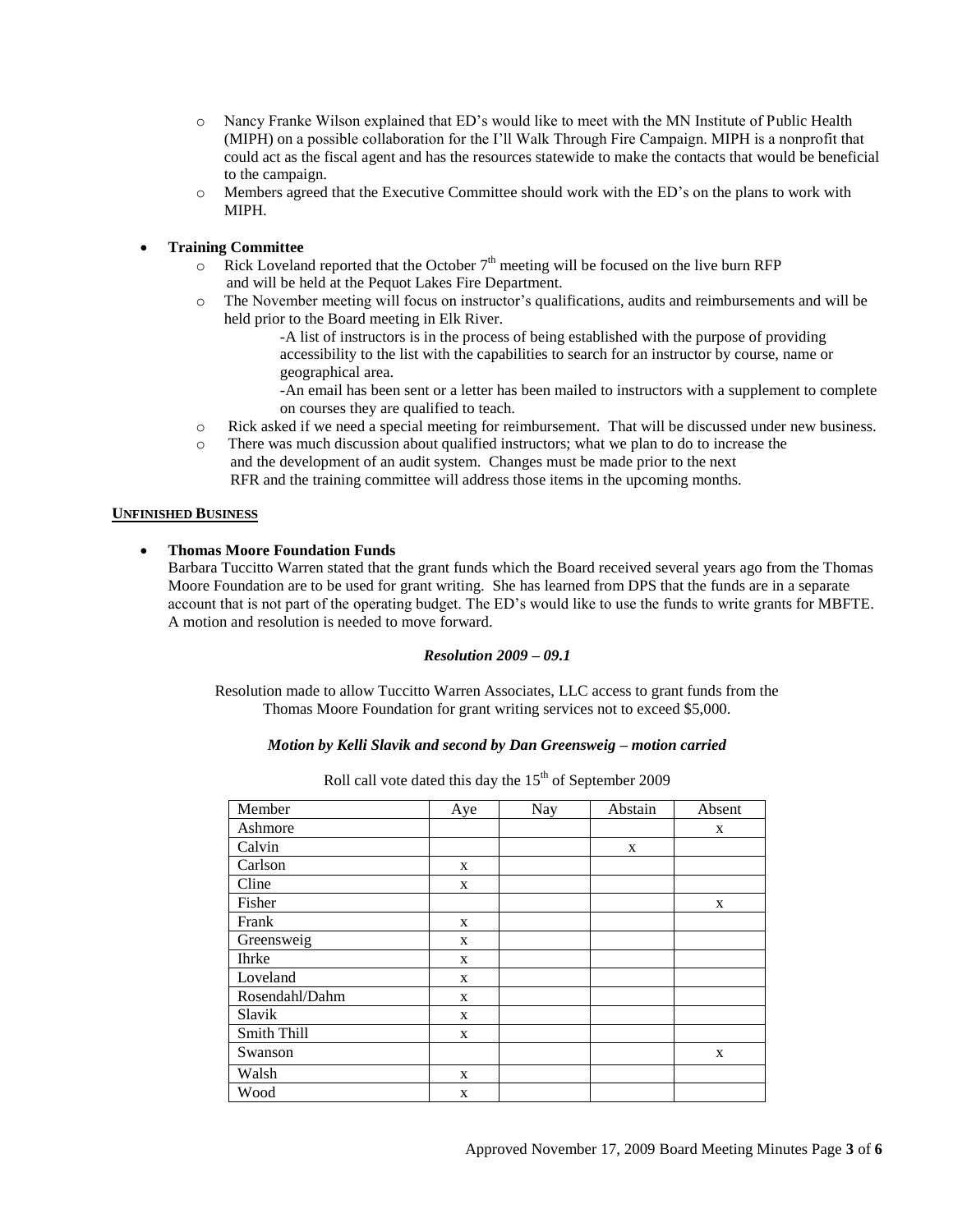## **Licensing**

- o Dan Greensweig addressed the issues of legislation and how this Board will run as a licensing board.
- o If there are any legislative issues that need to addressed in the upcoming session, we have a couple months before we need to get the bills to the legislature.
- o To begin, it will require setting up a standing committee comprised of Board members who will initially oversee the development process and further down the timeline work other matters.
- o Dan Greensweig has been asked by Chair Calvin to chair that new committee. Dan realizes that this is a potentially a political issue and wants to be assured that his chairing the committee would not be a problem for anyone. There were no comments or questions.
- o Jerry Rosendahl asked what the purpose of the new committee was; legislative changes and/or develop licensing. Response to the questions was all of the items he asked about.
- o Dan Greensweig asked Board members who would be interested in serving on the committee. The new committee members are Judy Smith Thill, Dan Cline Matt Ashmore and Dan Greensweig.
- o The committee will discuss at their first meeting who should serve in advisory role and what the role will look like.
- o Dan Greensweig would like to provide the Board an update at the next Board meeting.
- o Marv Calvin asked for Board input on the following issue. We need to give direction to the ED's to move forward with licensing. I would like permission for the ED's to work on licensing. The dollar amount under the current contract does not change; the work on licensing will be completed under number seven on the task list.
- o Jerry Rosendahl asked if live burn could be included in the motion. Marv Calvin asked for each item to have a separate motion.

# *Motion made by Rick Loveland to authorize the Executive Directors to begin working on licensing under the current contract, category number seven on the task list, motion second by Barbara Frank -–motion carried.*

# *Motion made by Roger Ihrke to authorize the Executive Directors to begin working on the live burn RFP under the current contract, category number seven on the task list, motion second by Barbara Frank -–motion carried.*

### **NEW BUSINESS**

- **Fire Service Advisory Committee Meeting**
	- o Marv Calvin reported to the Board that the ED's made a presentation to the Minnesota Fire Service Advisory Committee (FSAC) on MBFT and did an excellent job.
	- o FSAC members discussed the \$4.5 million dollars in the Fire Safety Account.
	- o The funds would go toward the Fire Marshal's Office, MBFTE and Special Regional Response Teams.

### **Certification Board Seat**

Due to the conflict of interest with licensing, MBFTE's Attorney General advised that MBFTE to relinquish their Certification Board seat.

### *Motion made by Dan Greensweig for MBFTE to relinquish the Certification Board seat as counseled by the Attorney General's Office, motion second by Kelli Slavik –motion carried*

### **Expiring 2010 Board Terms**

- o Barbara Tuccitto Warren notified the Board members whose terms are expiring in January 2010.
- o The Board members are Kelli Slavik, Jeff Swanson, Dan Greensweig and Natasha Carlson.
- o Dan Greensweig has been in touch with John Hultquist who would like the Board members to contact him in October with their intentions.
- o Barbara Tuccitto Warren emailed the protocol to the four Board members and asked them to communicate with her their intentions.
- **Executive Committee Member At Large Position**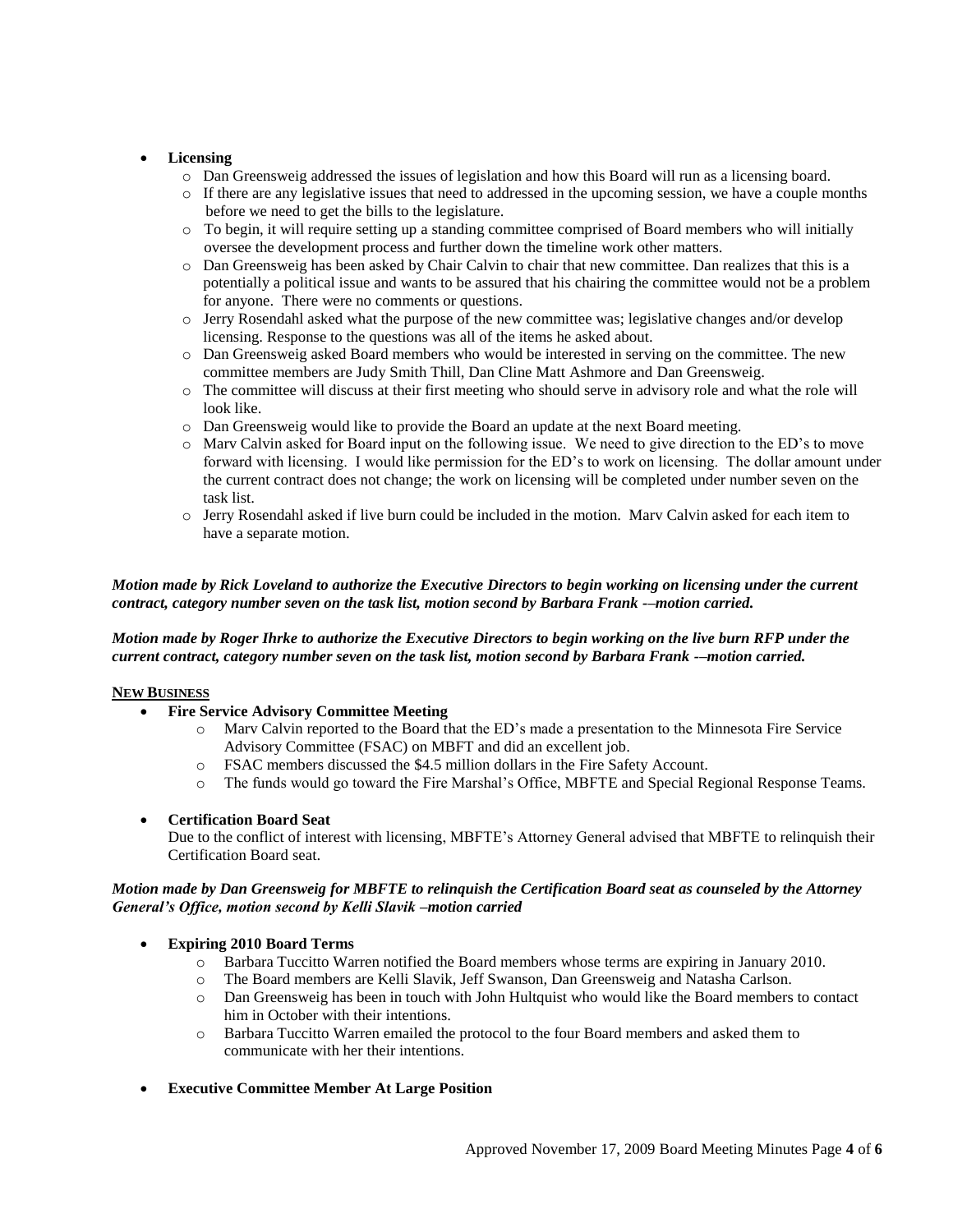- o Marv Calvin said the Executive Committee currently has an even number of members serving. When the Operating Procedures were revised the Board approved adding an at-large member.
- o The discussion took place as to if the seat was appointed or elected. It was clarified that according to the Operating Procedures it was an elected position.
- o It was agreed that the position will be elected in January with the other slate of officers.

#### **Data Request Policy and Form**

Nancy Franke Wilson reviewed the Data Request Policy and Form. Marv Calvin asked for a change of no cost for under 25 copies to include a fee. Nancy will research the required fee and make the changes as appropriate.

### *Resolution 2009 – 09.2*

Resolution made to adopt Data Practices Policy and Request Form including fee charge for copies in accordance to Data Practices Statute 13.03.

## *Motion by Rick Loveland and second by Barbara Frank – motion carried*

# Roll call vote dated this day the  $15<sup>th</sup>$  of September 2009

| Member         | Aye | Nay | Abstain | Absent |
|----------------|-----|-----|---------|--------|
| Ashmore        |     |     |         | X      |
| Calvin         |     |     | X       |        |
| Carlson        | X   |     |         |        |
| Cline          | X   |     |         |        |
| Fisher         |     |     |         | X      |
| Frank          | X   |     |         |        |
| Greensweig     | X   |     |         |        |
| <b>Ihrke</b>   | X   |     |         |        |
| Loveland       | X   |     |         |        |
| Rosendahl/Dahm | X   |     |         |        |
| Slavik         | X   |     |         |        |
| Smith Thill    | X   |     |         |        |
| Swanson        |     |     |         | X      |
| Walsh          | X   |     |         |        |
| Wood           | X   |     |         |        |

### **Procedure for Public Information Request**

Marv Calvin is asking for a motion to have the ED's administratively handle the public information request forms rather than have it go to the Board.

*Motion moved by Rick Loveland to allow the Executive Directors to administratively handle public information requests, motion second by Kelli Slavik–motion carried.*

#### *Resolution 2009 – 09.3*

Resolution made to adopt the Data Practices Policy as the official procedure for public information requests regarding the MBFTE.

*Motion by Kelli Slavik and second by Dan Greensweig – motion carried*